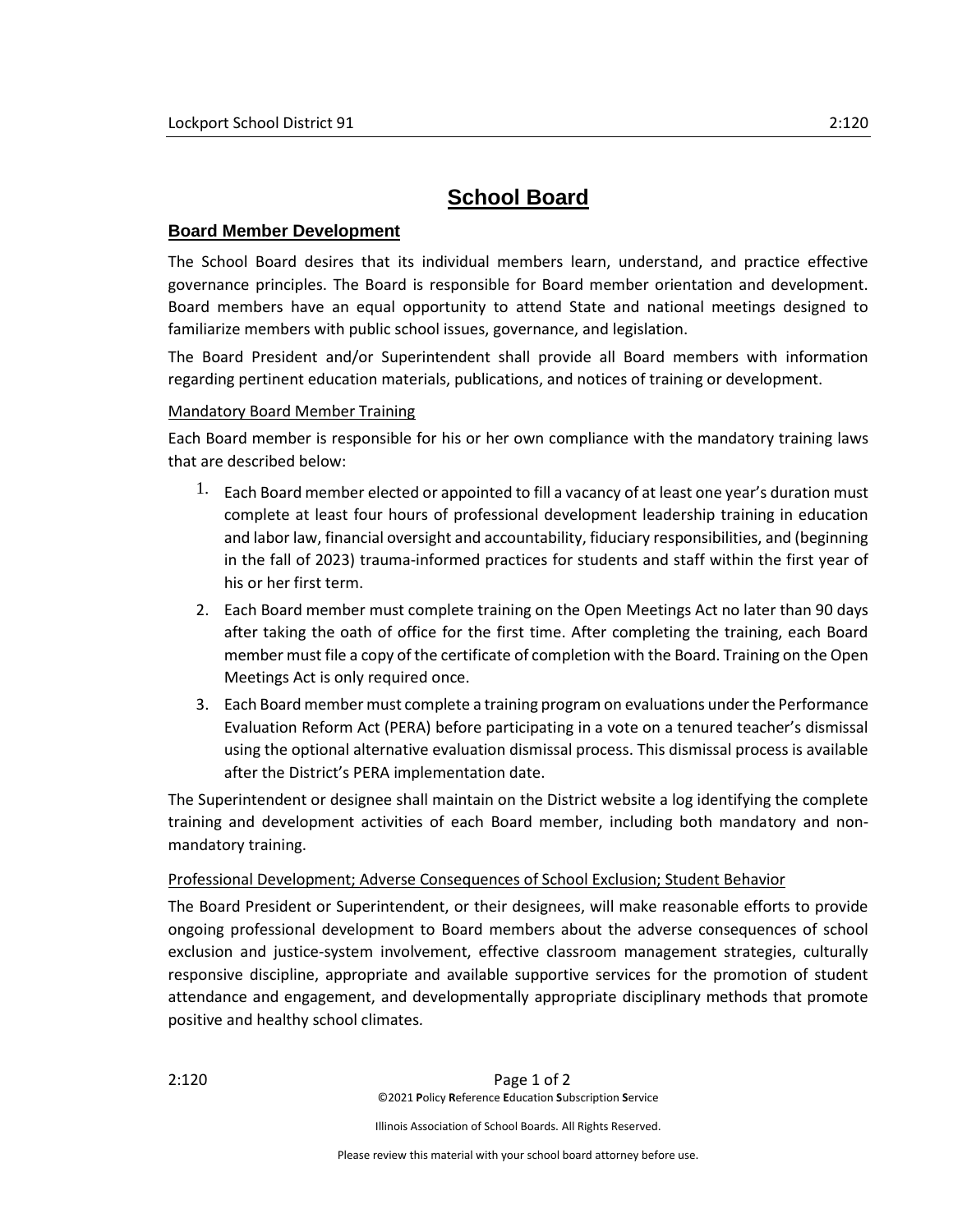### Board Self-Evaluation

The Board will conduct periodic self-evaluations with the goal of continuous improvement.

### New Board Member Orientation

The orientation process for newly elected or appointed Board members includes:

- 1. The Board President or Superintendent, or their designees, shall give each new Board member a copy of or online access to the Board Policy Manual, the Board's regular meeting minutes for the past year, and other helpful information including material describing the District and explaining the Board's roles and responsibilities.
- 2. The Board President or designee shall schedule one or more special Board meetings, or schedule time during regular meetings, for Board members to become acquainted and to review Board processes and procedures.
- 3. The Board President may request a veteran Board member to mentor a new member.
- 4. All new members are encouraged to attend workshops for new members conducted by the Illinois Association of School Boards.

### Candidates

The Superintendent or designee shall invite all current candidates for the office of Board member to attend: (1) Board meetings, except that this invitation shall not extend to any closed meetings, and (2) pre-election workshops for candidates.

| LEGAL REF.:        | 5 ILCS 120/1.05 and 120/2.                                                                                                   |
|--------------------|------------------------------------------------------------------------------------------------------------------------------|
|                    | 105 ILCS 5/10-16a and 5/24-16.5.                                                                                             |
| <b>CROSS REF.:</b> | 2:80 (Board Member Oath and Conduct), 2:125 (Board Member Compensation;<br>Expenses), 2:200 (Types of School Board Meetings) |
| ADOPTED:           | February 2022                                                                                                                |

Illinois Association of School Boards. All Rights Reserved.